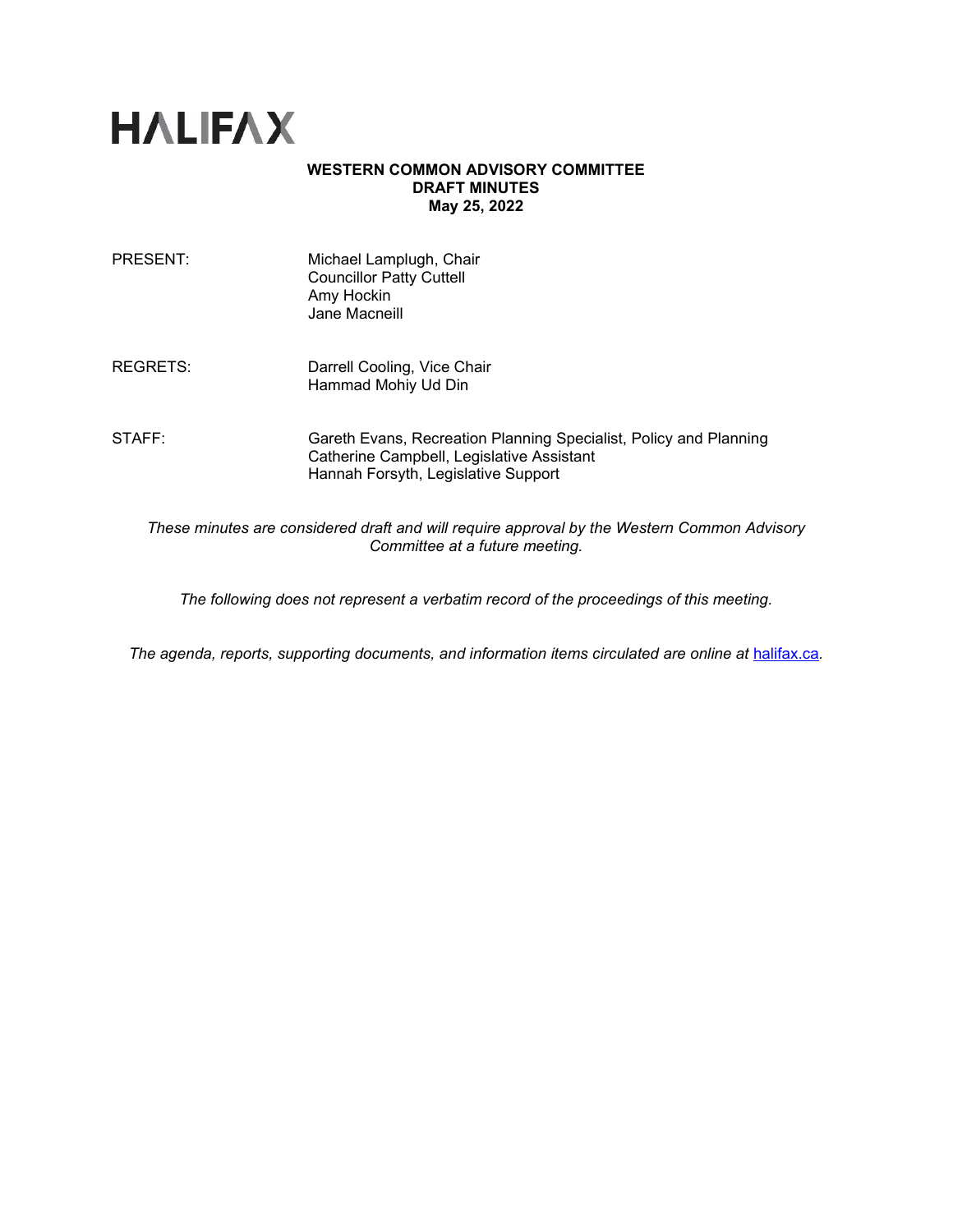*The meeting was called to order at 6:35 p.m., and the Committee adjourned at 7:50 p.m.*

# **1. CALL TO ORDER AND LAND ACKNOWLEDGEMENT**

The Chair called the meeting to order at 6:35 p.m. and acknowledged that the meeting took place in the traditional and ancestral territory of the Mi'kmaq people, and that we are all treaty people.

### **2. APPROVAL OF MINUTES – February 23, 2022**

Jane Macneill noted a correction to item 9.1.1 Western Common Wilderness Common Master Plan, that staff indicated "some" accessibility in accessing trails in the Western Common.

MOVED by Jane Macneill, seconded by Amy Hockin

#### **THAT the minutes of February 23, 2022, be approved as amended.**

#### **MOTION PUT AND PASSED.**

#### **3. APPROVAL OF THE ORDER OF BUSINESS AND APPROVAL OF ADDITIONS AND DELETIONS**

MOVED by Councillor Cuttell, seconded by Jane Macneill

#### **THAT the agenda be approved as presented.**

#### **MOTION PUT AND PASSED.**

**4. BUSINESS ARISING OUT OF THE MINUTES – NONE 5. CALL FOR DECLARATION OF CONFLICT OF INTERESTS – NONE**

- **6. CONSIDERATION OF DEFERRED BUSINESS – NONE**
- **7. CORRESPONDENCE, PETITIONS & DELEGATIONS – NONE**
- **8. INFORMATION ITEMS BROUGHT FORWARD – NONE**

**9. REPORTS 9.1 STAFF 9.1.1 Parks Capital Information and Discussion**

# Gareth Evans, Recreation Planning Specialist, Policy and Planning and Alex Quinn, Design Engineer, Project Planning & Design responded to questions of clarification from the Committee. Quinn noted that approximately \$50,000 remains in the wilderness parks budget account for 2022 and Evans clarified that additional funds are approved under Regional /Wilderness Park Development in the capital budget. Further, the staff report proposing an addendum to the Western Common Wilderness Common Master Plan was targeting the August 23, 2022, meeting of Regional Council. Staff will reach out to the Resource

Opportunities Centre to look at signage, lighting and camera options near the front gate.

# **9.1.2 Staff Updates on the Western Common**

Updates were covered in the discussion of item 9.1.1 Western Common Wilderness Common Master Plan.

#### **9.2 COMMITTEE MEMBER UPDATES 9.2.1 Debrief re: Site Visit of Drysdale Bog**

Members discussed visiting the Drysdale Bog following the February 23, 2022, presentation by Steve Adams and Greg Zwicker. Members commented on the different land use issues and the need to prioritize an access road to Big Indian Lake due to the minimal groundwork required for a trail.